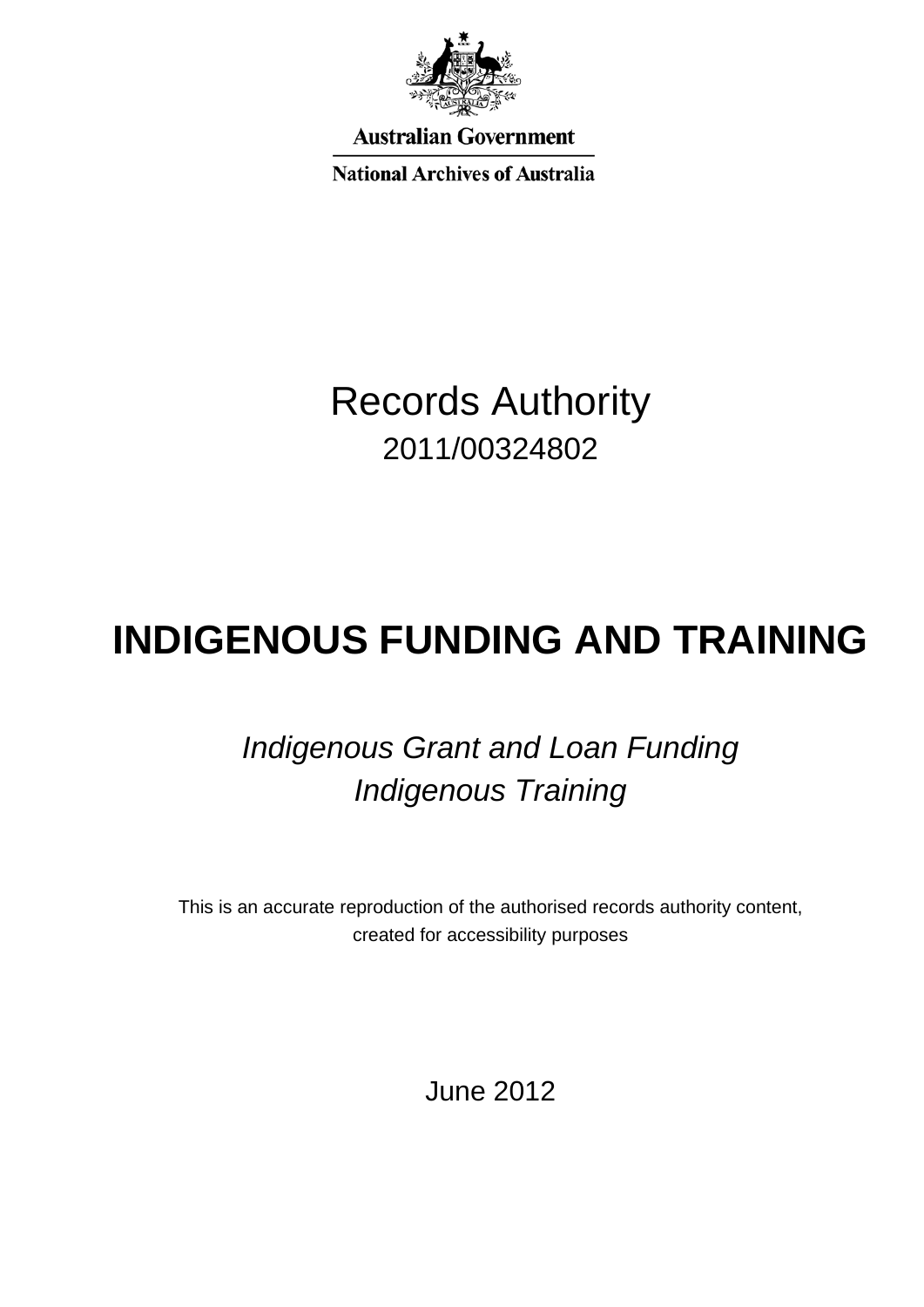### <span id="page-1-0"></span>**CHANGE HISTORY**

#### **Dates and Changes**

Each entry in this table has been authorised under the *Archives Act 1983.*

| Date           | <b>Changes</b>                                            |
|----------------|-----------------------------------------------------------|
| 6 January 2016 | The Authorisation page in Record Authority 2011/00324802  |
|                | has the insertion of:                                     |
|                | 'and other institutions to whom the Archives subsequently |
|                | issues this Authority'.                                   |
|                |                                                           |
|                |                                                           |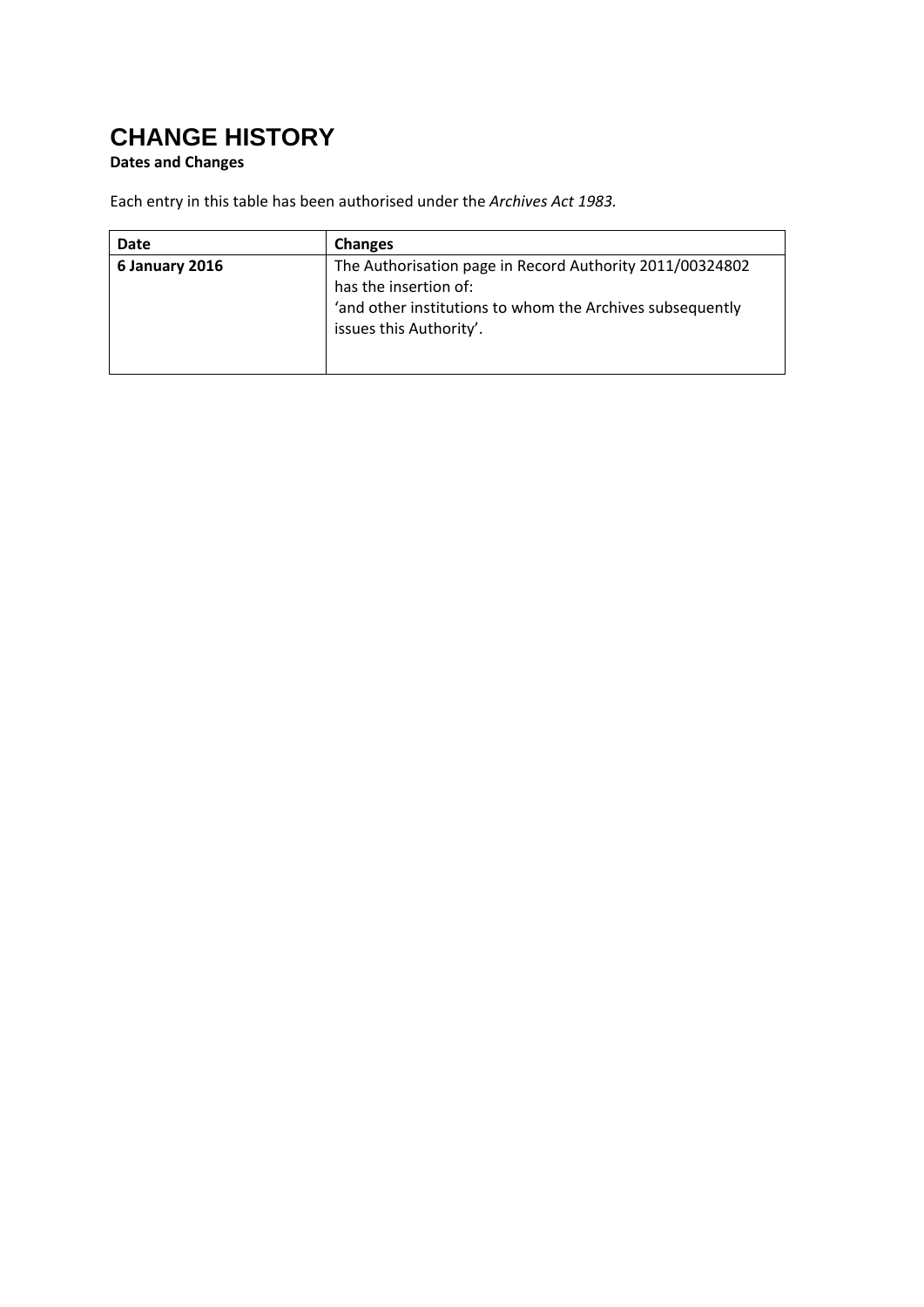#### <span id="page-2-0"></span>**CONTENTS**

| 10 |
|----|
|    |

© Commonwealth of Australia 2012

This work is copyright. Apart from any use as permitted under the *Copyright Act 1968,* no part may be reproduced by any process without prior written permission from the National Archives of Australia. Requests and inquiries concerning reproduction and rights should be directed to the Publications Manager, National Archives of Australia, PO Box 7425, Canberra Mail Centre ACT 2610, Australia.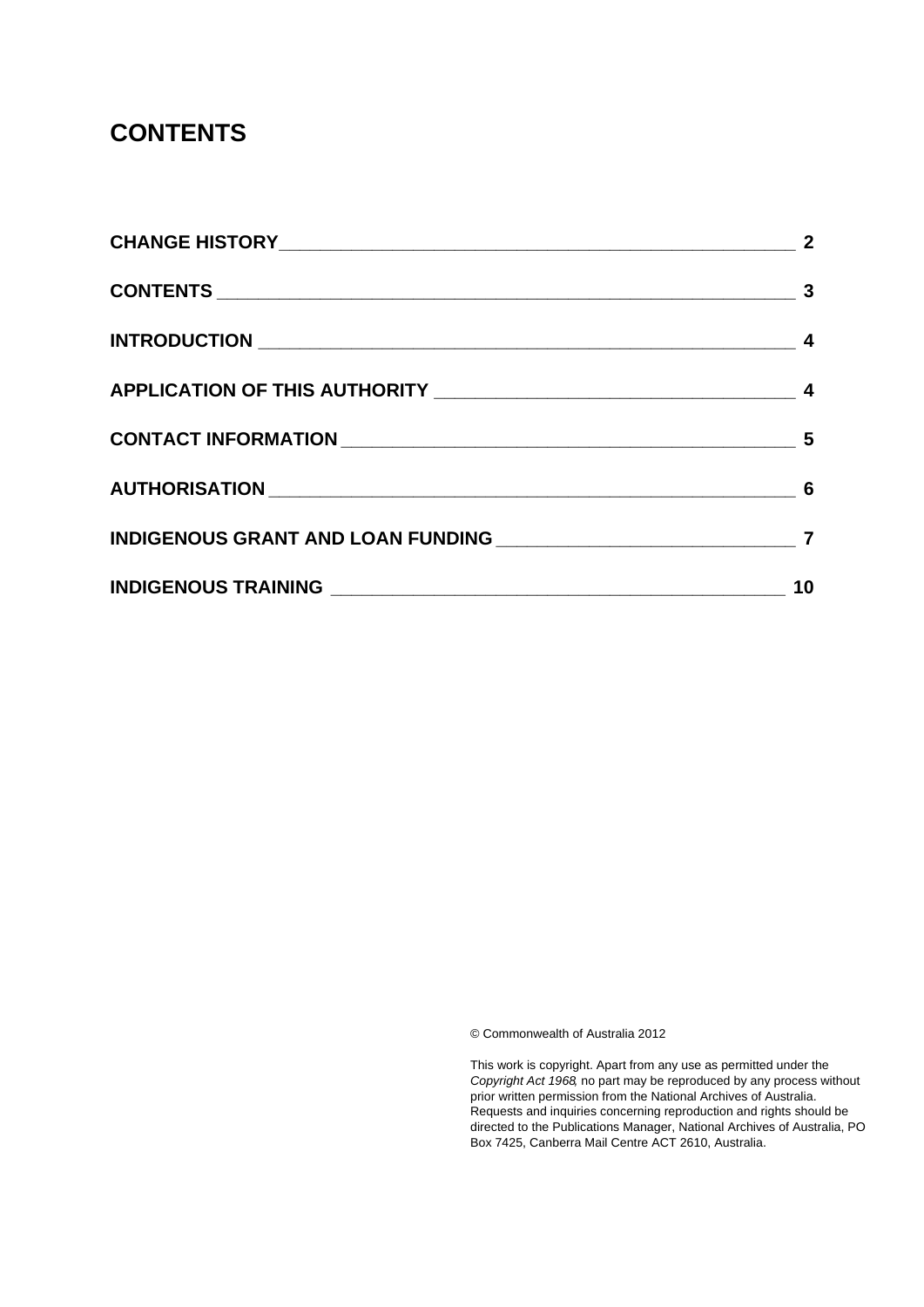#### <span id="page-3-0"></span>**INTRODUCTION**

The National Archives of Australia has developed this Records Authority to set out the requirements for keeping or destroying records for core business areas of the agencies named on the authorisation page of this authority. The core business areas covered are Indigenous Grant and Loan Funding and Indigenous Training.

This Authority is based on the identification and analysis of the business of managing Indigenous specific business. It takes into account legal and organisational records management requirements, and the interests of stakeholders, agencies and the National Archives of Australia.

The Authority sets out those records that need to be retained as national archives and specifies the minimum length of time that temporary records need to be kept. This Authority gives those agencies to whom it is issued permission under the *Archives Act 1983*, for the destruction of the temporary records described after the minimum retention period has expired. Retention periods for these temporary records are based on: an assessment of business needs; broader organisational accountability requirements; and community expectations, and are approved by the National Archives of Australia on the basis of information provided by the agency.

As changes in circumstances may affect future records management requirements, the periodic review of this Authority is recommended. All amendments must be approved by the National Archives.

#### <span id="page-3-1"></span>**APPLICATION OF THIS AUTHORITY**

- 1. This authority supersedes:
	- Aboriginal and Torres Strait Islander Commission Central Office RDA 509 (1991)
	- Aboriginal Development Commission Central Office RDS 509 (1988)
	- Aboriginal and Torres Strait Islander Commission State and Regional Offices RDA 1112 (1994)

The superseded RAs cannot be used to sentence records after the date of issue of this Authority.

This authority partially supersedes:

- Department of Aboriginal Affairs Central Office RDA 605 (1989)
- Aboriginal Torres Strait Islander Commission (ATSIC) Central Office RDA 690 (1990)
- Aboriginal and Torres Strait Islander Commission Grants Administration State and Regional Offices RDA 729 (1991)
- 2. This Authority is issued to several agencies with a responsibility for managing records of Indigenous specific business. Other agencies which manage Indigenous specific business, including legacy records, can apply to the Archives to use the Authority.
- 3. This Authority is to be used to determine how long records must be kept. Records are matched to the relevant core business and records class in the Authority.
	- Where the minimum retention period has expired and the records are not needed for agency business they should be destroyed as authorised in this Authority.
	- Records that have not reached the minimum retention period must be kept until they do.
	- Records that are identified as Retain as National Archives (RNA) are to be transferred to the National Archives of Australia for preservation.
- 4. This Authority should be used in conjunction with general records authorities such as:
	- the Administrative Functions Disposal Authority (AFDA) and/or AFDA Express issued by the National Archives to cover business processes and records common to Australian Government agencies;
	- General Records Authority (31) For source (including original) records that have been copied, converted or migrated.
- 5. The Normal Administrative Practice (NAP) provision of the *Archives Act 1983* gives agencies permission to destroy certain records without formal authorisation. This usually occurs where records are duplicated, facilitative or for short-term use only. NAP does not replace arrangements agreed to in this Authority but can be used as a tool to assist in identifying records for destruction together with an agency's Records Authority or Authorities, and with AFDA and AFDA Express. The National Archives recommends that agencies develop and implement a Normal Administrative Practice policy. Advice and guidance on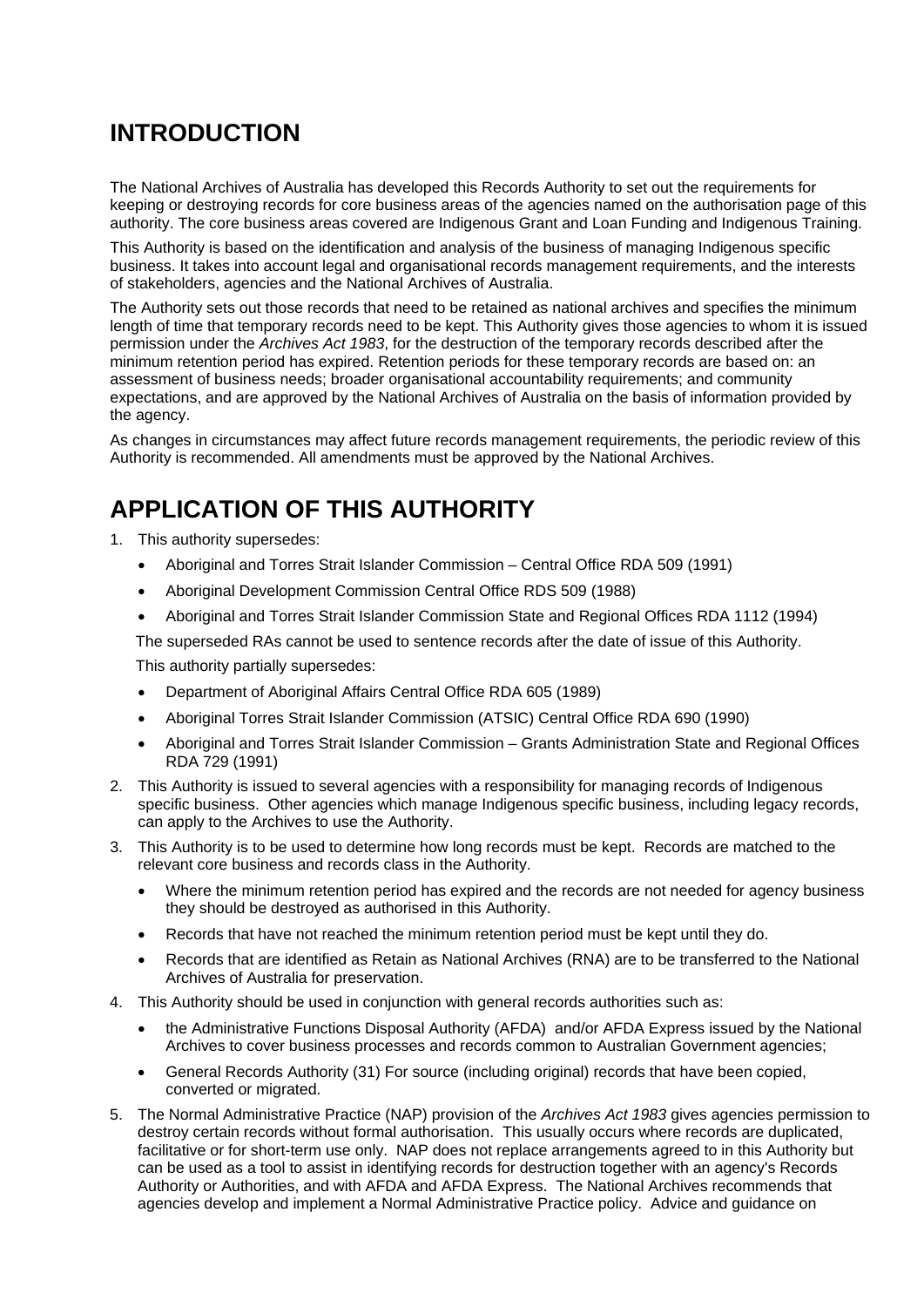destroying records as a normal administrative practice and on how to develop an agency NAP policy is available from the National Archives' website at **[www.naa.gov.au](http://www.naa.gov.au/)**

- 6. Records that are reasonably likely to be needed as evidence in a current or future judicial proceeding or are subject to a request for access under the *Archives Act 1983,* the *Freedom of Information Act 1982* or any other relevant Act must not be destroyed until the action has been completed.
- 7. The application of this authority will be affected by disposal freezes that relate to records affecting the rights and entitlements of Aboriginal and Torres Strait Islander people. Further information about disposal freezes and whether they affect the application of this Authority is available from the National Archives website at **[www.naa.gov.au.](http://www.naa.gov.au/)**
- 8. Where the method of recording information changes (for example from a manual system to an electronic system, or when information is migrated from one system to a new system) this authority can still be applied, providing the records document the same core business. The information must be accessible for the period of time prescribed in this Authority. Agencies will need to maintain continuing access to the information, including digital information, for the periods prescribed in this records authority or until the information is transferred into the custody of the National Archives.
- 9. In general, retention requirements indicate a minimum period for retention. Agencies may extend minimum retention periods if it considers that there is an administrative need to do so, without further reference to the National Archives. Where an agency believes that its accountability will be substantially compromised because a retention period or periods are not adequate, it should contact the National Archives for review of the retention period.
- 10. Records coming within 'Retain as national archives' classes in this Authority have been determined to be part of the archival resources of the Commonwealth under section 3C of the *Archives Act 1983*. The determination of Commonwealth records as archival resources of the Commonwealth obliges agencies to transfer the records to the National Archives when they cease to be current and, in any event, within 15 years of the records coming into existence, under section 27 of the *Archives Act 1983*.
- 11. Records in the care of agencies should be appropriately stored, managed and preserved. Agencies need to meet this obligation to ensure that the records remain authentic and accessible over time. Under Section 31 of the *Archives Act 1983*, access arrangements are required for records that become available for public access including those records that remain in agency custody.
- 12. Appropriate arrangements should be made with the National Archives when records are to be transferred into custody. The National Archives accepts for transfer only those records designated as national archives.
- 13. Advice on how to use this Authority is available from your agency's records manager. If there are problems with the application of the Authority that cannot be resolved, please contact the National Archives.

#### <span id="page-4-0"></span>**CONTACT INFORMATION**

For assistance with this authority or for advice on other records management matters, please contact National Archives' Agency Service Centre.

Queen Victoria Terrace Tel: (02) 6212 3610 Parkes ACT 2600 Fax: (02) 6212 3989 PO Box 7425 Email: **[recordkeeping@naa.gov.au](mailto:recordkeeping@naa.gov.au)** Canberra Business Centre ACT 2610 Website: **[www.naa.gov.au](http://www.naa.gov.au/)**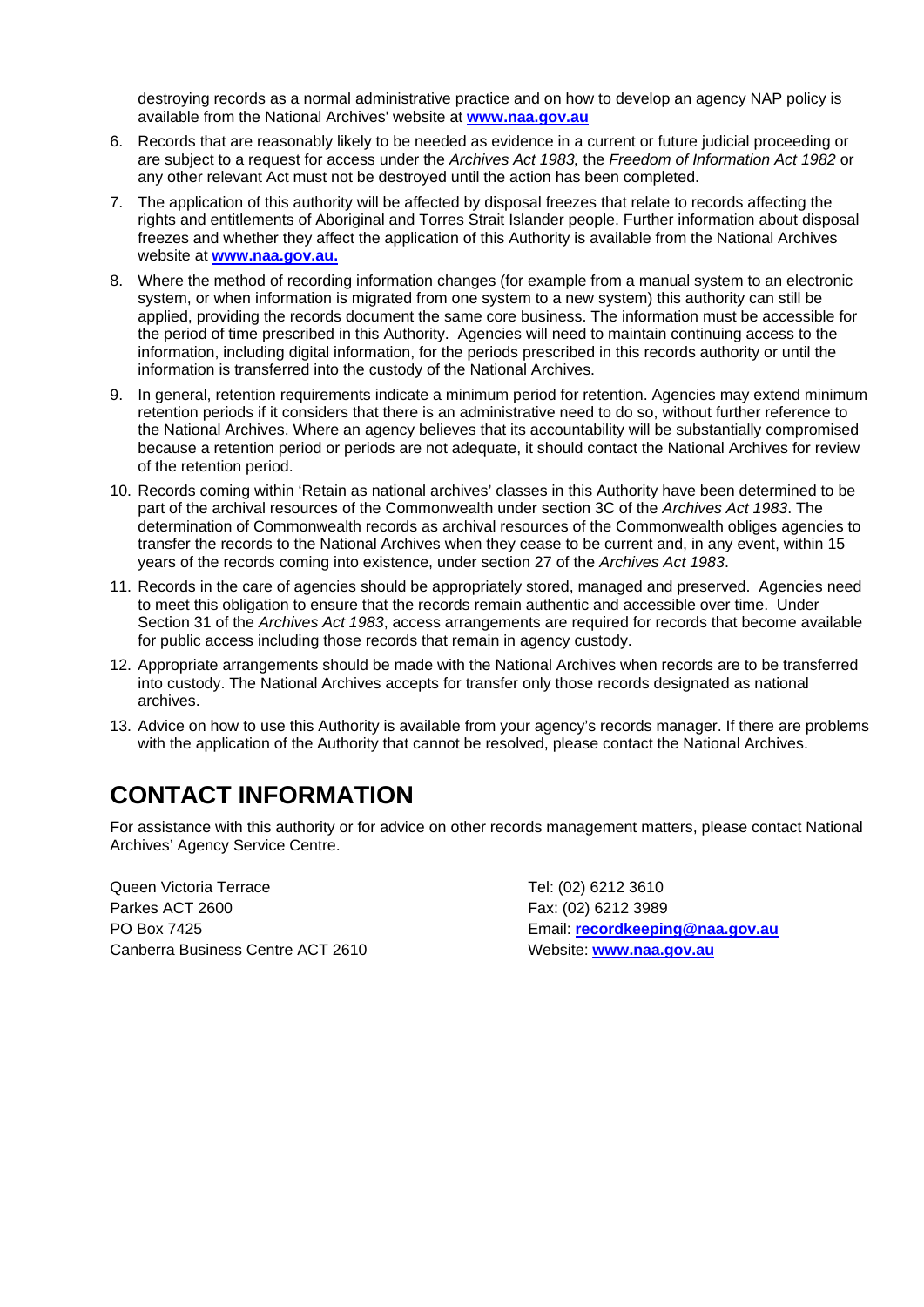#### <span id="page-5-0"></span>**AUTHORISATION**

#### **RECORDS AUTHORITY 2011/00324802**

| Person to whom notice of<br>authorisation is given: | Commonwealth agencies responsible for Indigenous<br>specific funding and training: |
|-----------------------------------------------------|------------------------------------------------------------------------------------|
|                                                     | Indigenous Business Australia                                                      |
|                                                     | The Department of Families, Housing, Community<br>Services and Indigenous Affairs  |
|                                                     | The Department of Education, Employment and<br><b>Workplace Relations</b>          |
|                                                     | <b>Aboriginal Hostels</b>                                                          |
|                                                     | and other institutions to whom the Archives<br>subsequently issues this authority. |
|                                                     |                                                                                    |

| <b>Purpose:</b>     | Authorises arrangements for the disposal of records in accordance with<br>Section 24(2)(b) of the Archives Act 1983                                                                             |
|---------------------|-------------------------------------------------------------------------------------------------------------------------------------------------------------------------------------------------|
|                     | Determines records classed as 'Retain as national archives' in this<br>Records Authority to be part of the archival resources of the<br>Commonwealth under section 3C of the Archives Act 1983. |
|                     |                                                                                                                                                                                                 |
| <b>Application:</b> | All core business records relating to Indigenous Grant and Loan<br>Funding, Indigenous Training.                                                                                                |

This authority gives permission for the destruction, retention or transfer to the National Archives of Australia of the records described. This authority will apply only with the consent of the agency currently responsible for the business documented in the records described.

Authorising Officer **Date of issue: Date of issue:** 

June 2012

David Fricker Director-General National Archives of Australia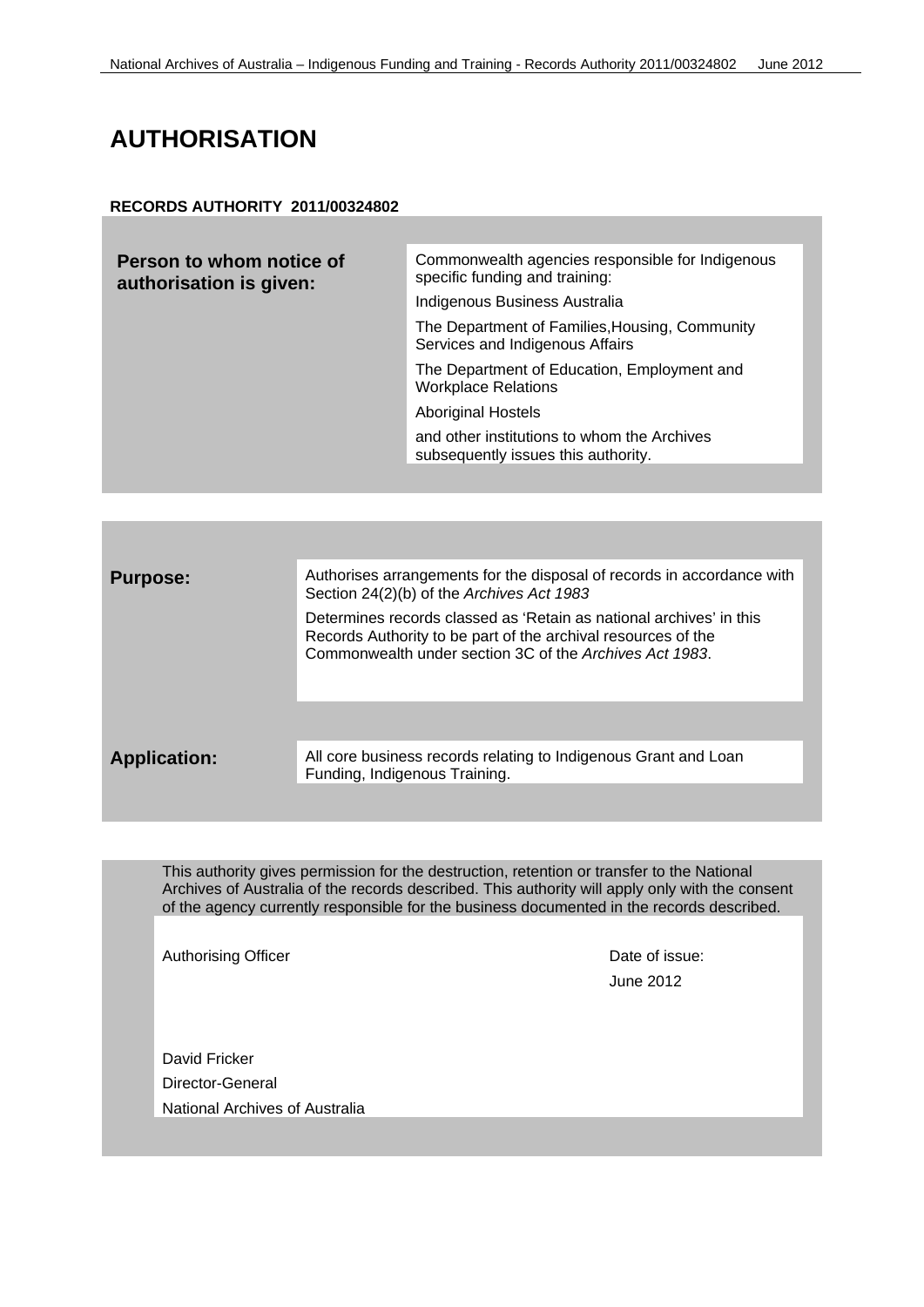#### <span id="page-6-0"></span>**INDIGENOUS GRANT AND LOAN FUNDING**

The core business of managing and administering grant and loan funding programs to enable the delivery of Indigenous initiatives, programs and services. It includes developing frameworks, policies, plans, procedures and criteria; consulting with stakeholders; calling for and assessing applications; and administering grants and loans, including scholarships. It includes promoting and advertising the programs, developing guidelines for applicants, reporting on progress and final program performance evaluation and review. It also includes managing default loans and appeal processes. Excludes equity and investment management and the management of businesses operated directly by the agency as commercial entities, but includes grant and loan funding for programs and projects carried out by those businesses e.g. employment based training programs. Also excludes the acquisition of land but includes loans for land management activities.

The core tasks associated with managing grants include:

- receiving and acknowledging applications and nominations;
- processing and assessing applications and nominations;
- advising applicants of assessment outcomes;
- entering into grant agreements;
- monitoring performance;
- managing grant acquittal processes;
- managing debt recovery and fraud;
- reporting on individual grants; and
- managing appeals.

The core tasks associated with managing loans include:

- maintaining a register of names of people interested in taking out a loan;
- advising client when funding becomes available;
- receiving loan applications;
- assessing documentation for completeness;
- assessing applications against criteria;
- approving loans;
- receiving the signed loan contract and mortgage documents;
- receiving transfer of settlement documents;
- registering ownership at state/territories title office;
- arrangement of payment to vendor;
- managing loan repayments;
- managing default payments and foreclosure;
- approving or declining the write-off of a loan or the waiver of the recovery of an amount due under a loan
- following mortgage repayments, filing a certificate of release with the title office.

The performance of the core business is supported by routine administrative tasks such as:

- preparing and presenting addresses;
- providing and receiving advice;
- auditing;
- managing committees and meetings;
- delegating powers and authorising actions;
- developing procedures;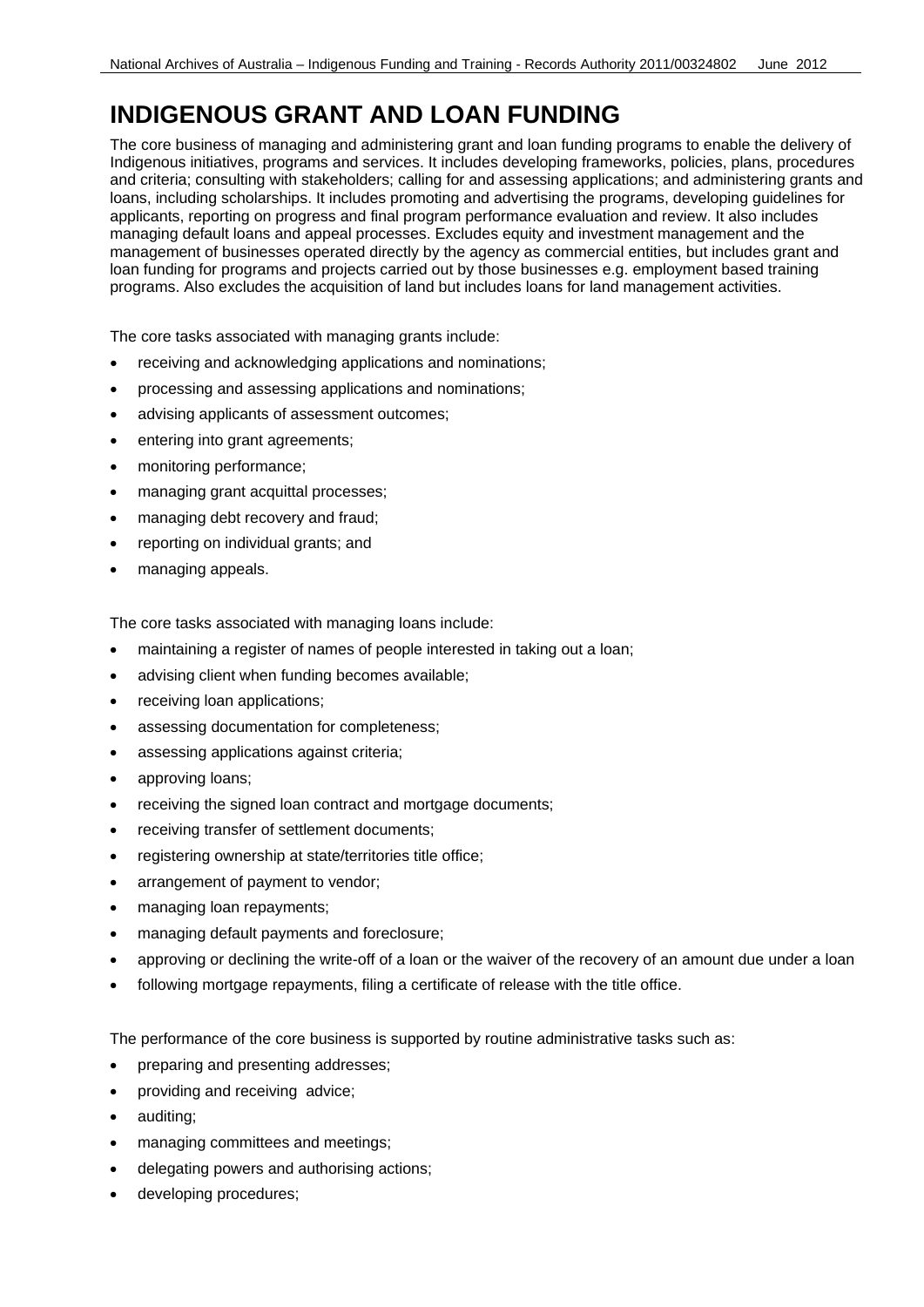#### **INDIGENOUS GRANT AND LOAN FUNDING**

- planning and managing risks; and
- creating and managing summary records

*For Boards who have responsibility for, or oversight of, grant and loan programs use, General Records Authority 27 GOVERNING BODIES.* 

*For running workshops to assist people to explore and develop business ideas, use INDIGENOUS TRAINING.*

*For managing financial transactions relating to loans and grants, use AFDA/AFDA Express – FINANCIAL MANAGEMENT.*

*For the management of data, use AFDA/AFDA Express – INFORMATION MANAGEMENT*

| <b>Class no</b> | <b>Description of records</b>                                                                                                                                                                                                                                                                                                                                                                                                                                                                                                                                                                                                                                                                                                                                                                                                                                                                                                                                                                                                                                                                                                                                                                                    | <b>Disposal action</b>                                                               |
|-----------------|------------------------------------------------------------------------------------------------------------------------------------------------------------------------------------------------------------------------------------------------------------------------------------------------------------------------------------------------------------------------------------------------------------------------------------------------------------------------------------------------------------------------------------------------------------------------------------------------------------------------------------------------------------------------------------------------------------------------------------------------------------------------------------------------------------------------------------------------------------------------------------------------------------------------------------------------------------------------------------------------------------------------------------------------------------------------------------------------------------------------------------------------------------------------------------------------------------------|--------------------------------------------------------------------------------------|
| 34858           | The following significant records:<br>framework and high level management records including grant and loan<br>$\bullet$<br>policies and strategic plans;<br>assessment criteria;<br>$\bullet$<br>final versions of minutes and supporting documents tabled at meetings in<br>٠<br>which funding decisions are made;<br>reports on consultations with Indigenous communities;<br>$\bullet$<br>major datasets relating to grant and loan management;<br>٠<br>reviews, evaluations and reports of grant and loan programs; and<br>٠<br>summary records and statistical reports of successful and unsuccessful<br>٠<br>grant and loan applications.<br>Case records for successful and unsuccessful grant and loan applications<br>٠<br>that document:<br>a significant amount of genealogical information about Indigenous<br>٠<br>applicants;<br>a significant amount of information on Indigenous communities;<br>$\bullet$<br>business projects that have had a marked social or economic impact on<br>٠<br>Indigenous communities; and<br>appeals that influenced the development of policies and procedures.<br>[For other case records, use INDIGENOUS GRANT AND LOAN<br>MANAGEMENT - Class 34867 and 35346.] | Retain as national<br>archives                                                       |
| 34860           | Signed contracts and mortgages under seal prior to 15 November 2005 and<br>supporting records: Western Australia.<br>[For agreements not signed under seal, use INDIGENOUS GRANT AND<br>LOAN FUNDING - Class 35346.]                                                                                                                                                                                                                                                                                                                                                                                                                                                                                                                                                                                                                                                                                                                                                                                                                                                                                                                                                                                             | Destroy 21 years<br>after completion or<br>other termination of<br>contract/mortgage |
| 34863           | Signed contracts and mortgages under seal and supporting records: Victoria<br>and South Australia.<br>[For agreements not signed under seal, use INDIGENOUS GRANT AND<br>LOAN FUNDING - Class 35346.]                                                                                                                                                                                                                                                                                                                                                                                                                                                                                                                                                                                                                                                                                                                                                                                                                                                                                                                                                                                                            | Destroy 15 years<br>after completion or<br>other termination of<br>contract/mortgage |
| 34864           | Signed contracts and mortgages under seal and supporting records; New<br>South Wales, Western Australia (from 15 November 2005), Queensland,<br>Australian Capital Territory, Northern Territory and Tasmania.<br>[For agreements not signed under seal, use INDIGENOUS GRANT AND<br>LOAN FUNDING - Class 35346.]                                                                                                                                                                                                                                                                                                                                                                                                                                                                                                                                                                                                                                                                                                                                                                                                                                                                                                | Destroy 12 years<br>after completion or<br>other termination of<br>contract/mortgage |
| 34867           | Unsucccessful grant and loan applications not covered in class 34858.                                                                                                                                                                                                                                                                                                                                                                                                                                                                                                                                                                                                                                                                                                                                                                                                                                                                                                                                                                                                                                                                                                                                            | Destroy 1 year after<br>action completed                                             |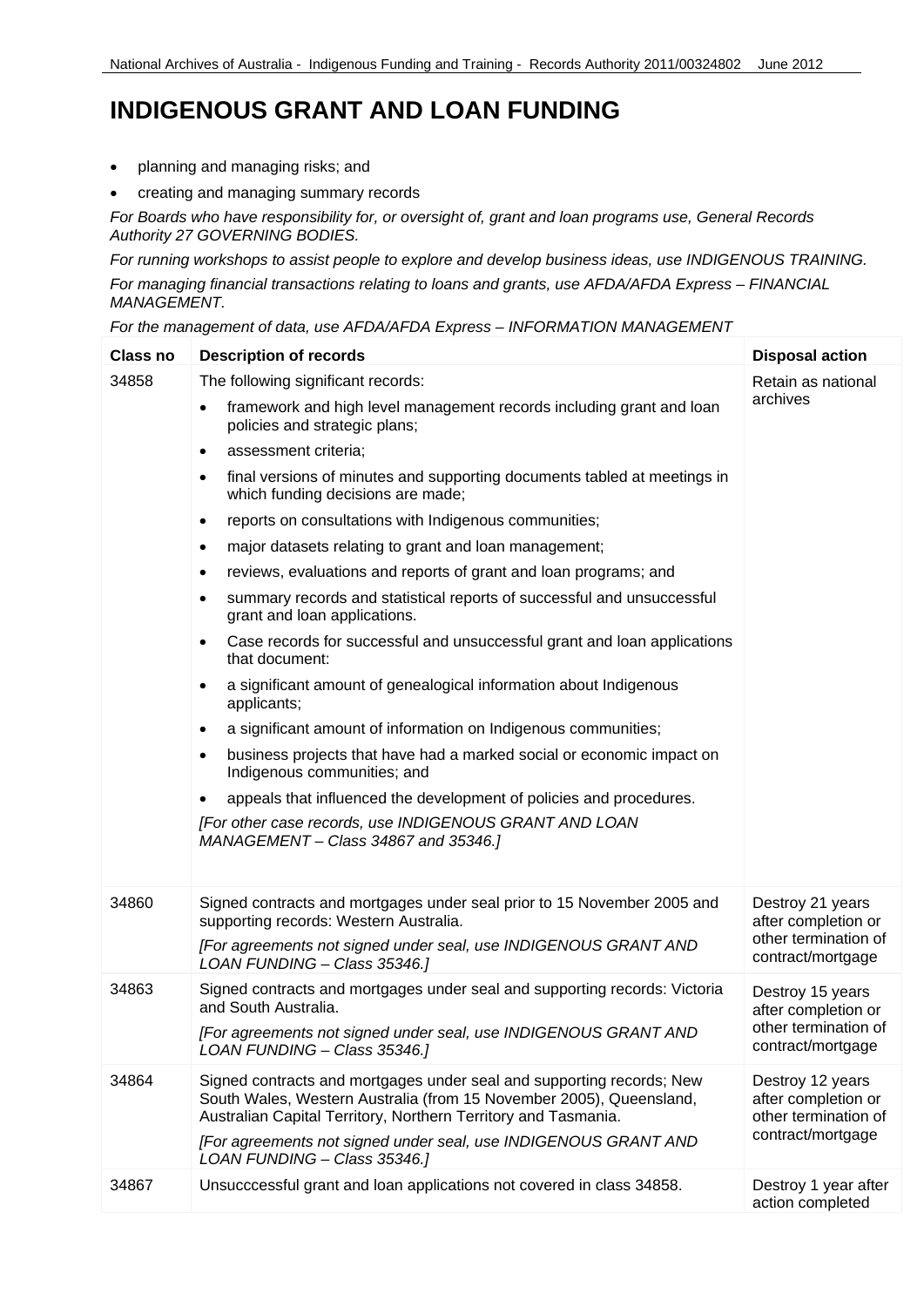#### **INDIGENOUS GRANT AND LOAN FUNDING**

| <b>Class no</b> | <b>Description of records</b>                                                                           | <b>Disposal action</b>                       |
|-----------------|---------------------------------------------------------------------------------------------------------|----------------------------------------------|
| 35346           | Records documenting:                                                                                    | Destroy 7 years<br>after action<br>completed |
|                 | routine operational administrative tasks supporting the core business; and                              |                                              |
|                 | core business activities, other than those covered in classes 34858,<br>34860, 34863, 34864, and 34867. |                                              |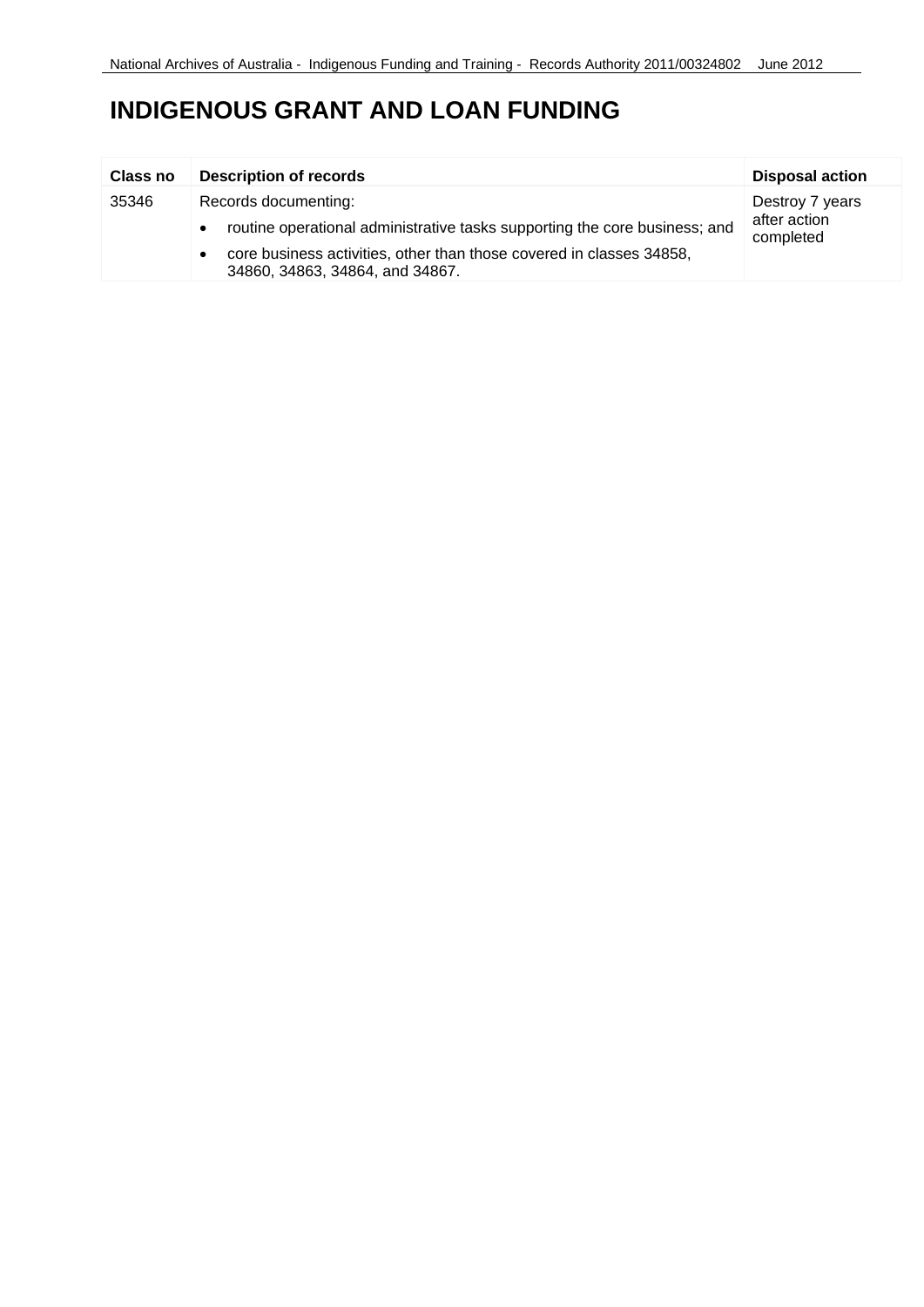#### <span id="page-9-0"></span>**INDIGENOUS TRAINING**

The core business of delivering training to Indigenous people through training programs designed to enhance skills and knowledge for Indigenous individuals, communities and organisations. Includes developing training policies and planning initiatives, consulting with community groups to ensure training is culturally appropriate in design and is meeting training needs. Also includes developing and delivering training sessions including workshops and seminars, on-the-job training, providing mentoring and coaching to individuals, monitoring performance and evaluating and reviewing training programs. Covers supporting the delivery of accredited courses i.e. competency courses recognised in the Australian Government Framework. Includes promotion and travel and accommodation arrangements for participants, and the delivery of non accredited courses on work site locations and off-site. The core business does not include the registration of an agency as a Registered Training Organisation (RTO), the procurement of RTO services, nor negotiating and managing partnership agreements with State and Territory governments for the delivery of training. Also excludes the training of staff of agencies delivering services to Indigenous communities.

The core tasks associated with developing Indigenous training frameworks include:

- developing framework or strategic training policies;
- developing curriculum for in-house courses and workshops;
- developing training material;
- translating training material (where English is a second language);
- developing communication strategies;
- testing and piloting training packages;
- strategic planning for course delivery;
- reviewing and evaluating agency training policies and programs; and
- assessing and reviewing national courses such as the Innovation and Business Skills Australia accredited courses.

The core tasks associated with delivering Indigenous training courses include:

- promoting courses and answering enquiries;
- receiving and managing registrations;
- arranging travel, accommodation, equipment hire and catering;
- seeking feedback and evaluations of courses;
- recording course participation and assessments;
- awarding certificates and statements of attainments; and
- reviewing, evaluating and reporting on courses (includes statistical summaries of attendance).

The performance of the core business is supported by routine administrative tasks such as:

- preparing and presenting addresses;
- organising and attending conferences and forums;
- managing committees and meetings;
- auditing;
- delegating powers and authorising actions;
- developing procedures; and
- planning and managing risks.

*For negotiating and entering into partnership agreements to deliver training with State and Territory governments, use AFDA/AFDA Express–GOVERNMENT RELATIONS.*

*For submissions made to government on Indigenous training, use AFDA/AFDA Express – GOVERNMENT RELATIONS.*